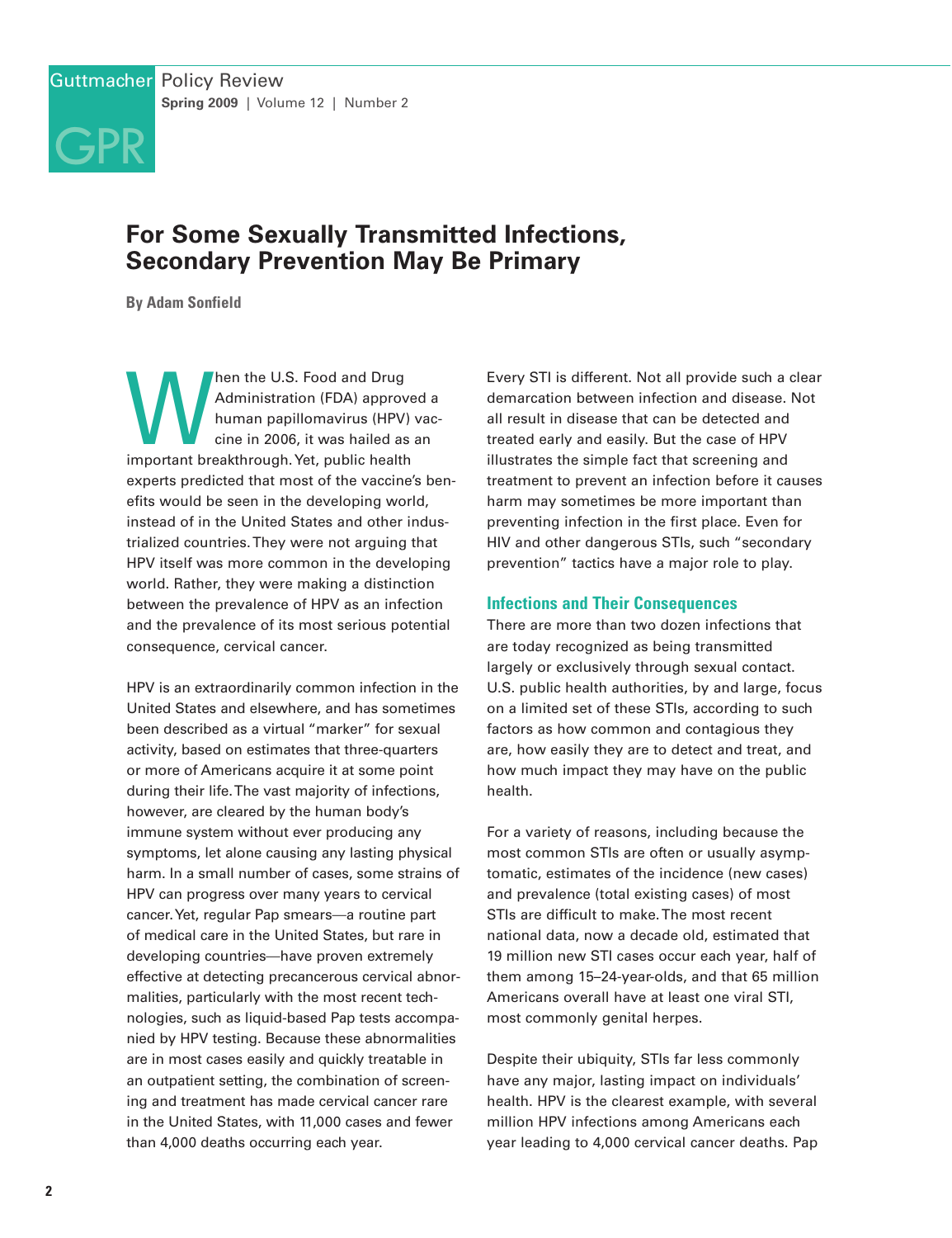tests are so effective, in fact, that current federal guidelines recommend testing at three-year intervals, rather than what has been the longtime standard of testing every year.

At the other end of the STI spectrum is HIV. AIDS is, despite considerable medical advances, still considered to be ultimately fatal, but early treatment with antiretroviral drugs and other medical and lifestyle interventions (such as quitting smoking and improving diet) can greatly delay the onset of the disease. And with ongoing, highquality care, HIV-positive Americans can live long lives with minimal symptoms. Current federal guidelines, consequently, recommend routine HIV screening for all Americans, regardless of perceived risk.

Syphilis, too, is important to catch early, because if untreated for years, the infection can ultimately cause irreversible damage to the nervous system and heart, possibly leading to blindness, insanity, paralysis and death. Because of the severity of the disease and the then-high prevalence of the infection, the discovery that penicillin can cure syphilis completely was a major public health advance in the 1940s, and the U.S. government has since attempted to eliminate the infection in this country.

Somewhere in the middle of this spectrum are chlamydia and gonorrhea. Routine screening for chlamydia among women younger than 26 is widely recommended by the government and medical associations, and is considered a costeffective, but underutilized, form of preventive health care by the U.S. Preventive ServicesTask Force because of its ability to reduce rates of pelvic inflammatory disease (PID). Estimates of how often chlamydia (or other infections, including gonorrhea) lead to PID, and of how often PID leads to infertility or other serious complications, vary widely, in large part because it would be unethical to allow an infection to progress untreated. (Indeed, today's ethical standards were developed largely in response to the infamousTuskegee study, which did exactly that for black men infected with syphilis.) Roughly, it appears that 10–40% of untreated chlamydia cases will lead to PID and that perhaps 20% of

women with PID will develop infertility.This progress typically occurs over a matter of years, however, and antibiotic treatment will eliminate the infection and stop the progression of PID.

Despite the various screening guidelines, only four in 10 young women are tested for chlamydia, although that rate has risen by two-thirds in just seven years. Similarly, in 2006, only 40% of Americans 18–64 had been tested for HIV (excluding blood donations), and 10% in the prior 12 months. Pap tests are considerably more common, but 17% of American women aged 18–64 in 2005 had not been tested in the past three years.

### **Treating the Couple**

Screening and treating a woman or man also provides benefits to that patient's partner. Numerous studies have found that people who know that they have HIV or another serious STI are more likely than those without such knowledge to talk with their partners about risk and protection and are less likely to engage in high-risk behavior. And treatment of infected men and women can directly protect their partners against infection something that is true not only for curable, bacterial infections, but also for many viral infections that can only be suppressed. Recent studies have shown that common drugs to treat and suppress herpes can reduce transmission by half.The findings are even stronger for HIV, with the risk of transmission so low among HIV-positive individuals without detectable viral loads that some experts have begun to argue that condom use may not always be necessary for discordant couples (where one partner is HIV-positive and the other, HIV-negative).

At the same time, screening and treatment of a patient's partner is also crucial for that original patient to break the cycle of reinfection that is seen commonly among patients with curable infections such as chlamydia and gonorrhea.The need to break this cycle has long been recognized by health care providers, and they have responded in part by making rescreening three months after treatment the standard of care. But going further, by getting the partner to come in for testing and treatment, can be difficult, particularly when the partner is asymptomatic.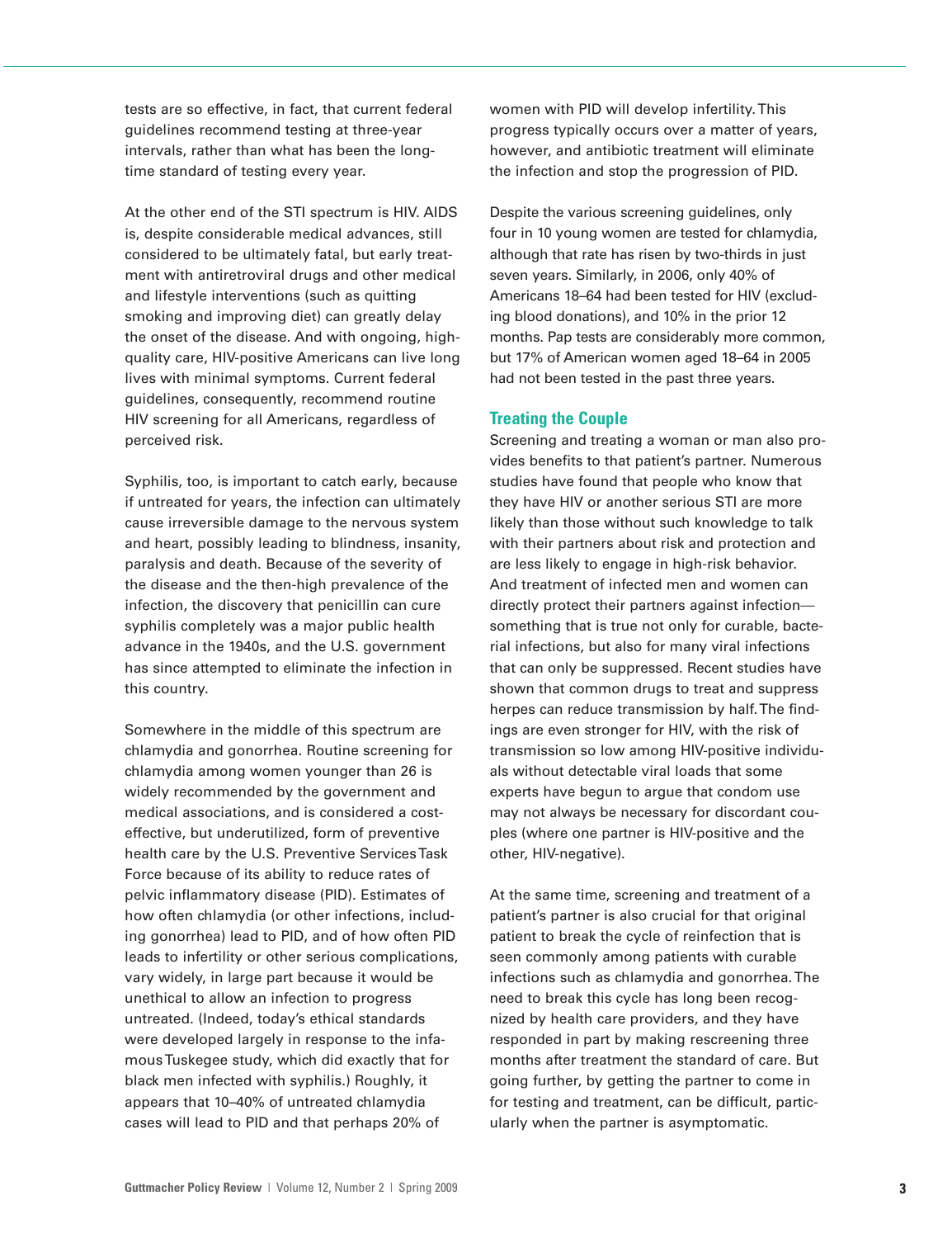## **NETWORK EFFECTS**



**Black teenage women are far more likely than their white and Latina peers to have at least one of the four most common STIs, a risk that stems in part from having sex within a relatively closed, high-prevalence sexual network.**

Distributing home-based testing kits—at health centers, schools, workplaces, shelters or via the Internet—is one potential tactic to address this problem, as are educational and communicationskills-training efforts to help patients convince their partners to come in for testing and treatment.The tactic that has generated by far the most interest in recent years is expedited partner therapy (EPT), in which the original patient's health care provider will provide a supply of or prescription for antibiotics to the partner without an actual diagnosis for the partner.This tactic works best with infections like chlamydia and gonorrhea, where effective single-dose therapies are available to minimize the chance of improper or incomplete treatment. It is not considered appropriate for syphilis, in contrast, because single-dose treatment is not available and because of the frequency of allergies to penicillin, the standard treatment for that infection.

EPT has received public endorsements over the past several years by the Centers for Disease Control and Prevention (CDC), the American Medical Association and the American Academy of Pediatrics, following several CDC-sponsored studies that found it led to substantial reductions in recurrent infections and, at the same time, saved scarce public health resources. Several

studies indicate that even before those endorsements, it was widely, if quietly, practiced by providers across the country. However, the CDC has also highlighted a long list of implementation issues, including the possible presence of other STIs, missed opportunities for counseling, difficulties in obtaining funding or insurance coverage and legal liability concerns stemming from EPT's sometimes uncertain legal status, including whether a provider may treat or write a prescription for someone they have not directly evaluated.

#### **Treating the Community**

The public health response to STIs has traditionally recognized that even treating the couple is not enough. By and large, people's sexual activity typically occurs within a relatively closed network, and epidemiologists have found that the behaviors—especially, having concurrent multiple partners—of even a small fraction of the members of a network can have profound ripple effects.The real-life evidence of these network effects can be seen in the disproportionately high STI rates among men who have sex with men (MSM) and among African Americans.The incidence of HIV and syphilis, for example, are significantly concentrated among MSM, and the rates of many STIs are several times higher among black women and men than among their white counterparts (see chart). In both cases, there is a range of reasons for the disparities, including lack of access to health care and persistent discrimination. But the spread of STIs within these communities is fundamentally fueled by the facts that sexual networks among MSM and among African Americans are largely closed, and that a substantial minority of both communities practice high-risk behaviors.

Part of the traditional policy response to this problem has been to promote sex education to change peoples' behavior regarding multiple partners and condom use, and vaccination for those infections (currently, HPV and Hepatitis B) where that option is available.These efforts have had many well-documented successes and will continue to be central to addressing STIs going forward.

*Note:* Includes infection with chlamydia, trichomoniasis, genital herpes or one of 25 strains of HPV linked to cervical cancer or genital warts. *Source:* CDC, 2008.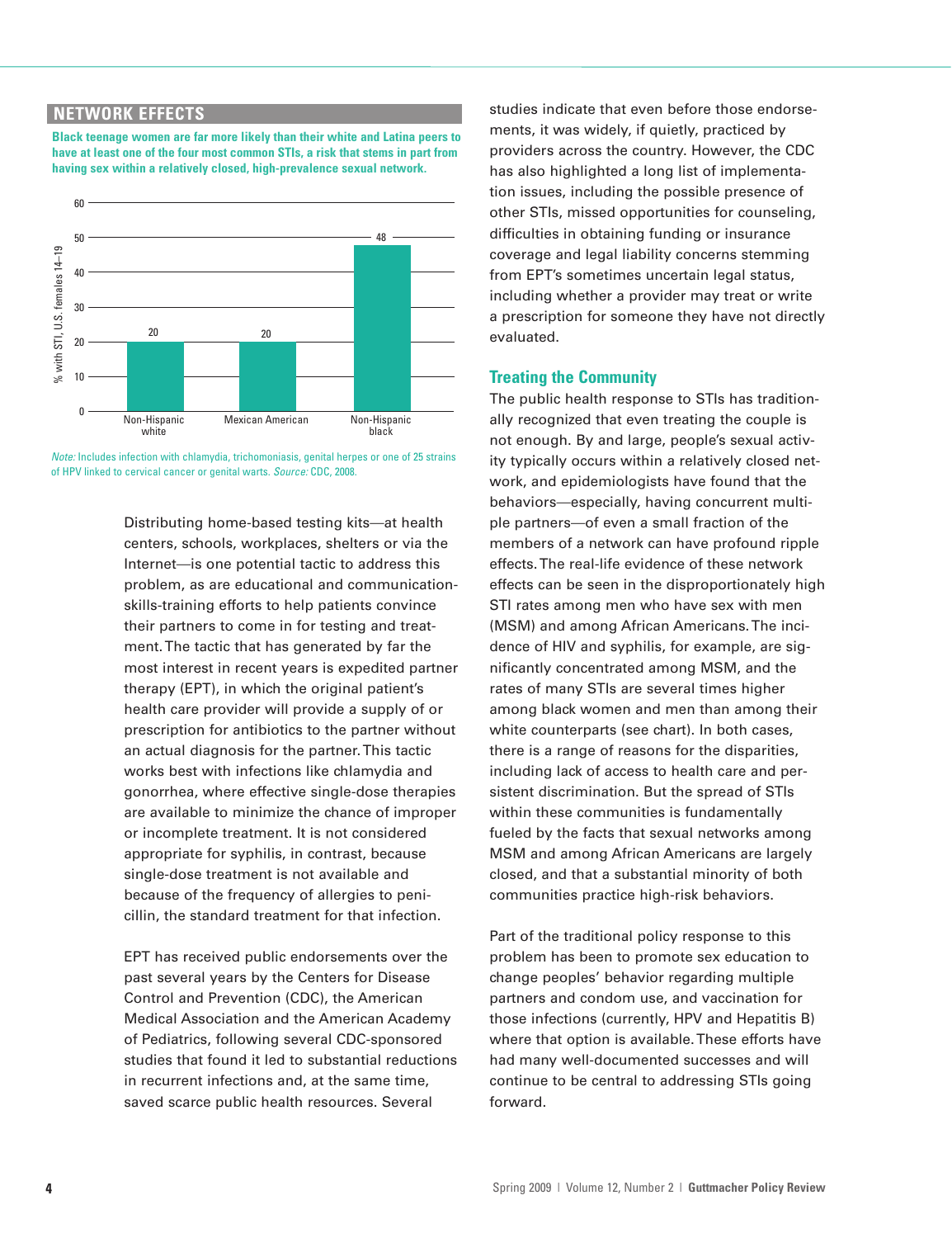Yet, STI testing and treatment have also long been a central component of public health efforts to reduce STI rates in a community.The tactic of tracing, notifying and treating the partners of infected patients, for example, was central to the U.S. campaign against gonorrhea, which reduced the prevalence of that infection by three-quarters between the mid-1970s and the mid-1990s (see chart).Today, facing limited resources to carry out such a labor-intensive activity, the CDC recommends that public health authorities focus their partner services efforts on syphilis and HIV, and limit their use for other STIs to high-risk cases. In fact, EPT for chlamydia and gonorrhea is in many ways a response to the limited resources available for comprehensive partner services, which include counseling, testing, treatment and referral services and link people with a broader set of health and social services. CDC guidelines emphasize that partner services should be client-centered, confidential, voluntary, nonjudgmental, culturally appropriate and free.These ideals, however, pose serious challenges, including the potential to spark physical or emotional abuse and legal obligations related to mandatory reporting and the duty to warn against imminent danger.

Ultimately, partner services and related community-based efforts to promote STI testing and

treatment can and have had a substantial impact on STI rates. Part of that success is by identifying and exploiting the same social and sexual networks that help spread STIs in the first place. By identifying the people who are the "hubs" of a network, these efforts can educate them about their STI status and the risks of their behavior, cure or suppress the infection itself and efficiently identify large numbers of other at-risk members of the network. All of this can have major, positive ripple effects in curbing the spread of STIs within that network.

Moreover, by linking high-risk members of a community with other key government and nonprofit services—to reduce substance abuse, prevent violence, provide job training, and improve nutrition and living conditions—treating STIs can also help to address the broader problems in a community.This approach dovetails with an increasing recognition among public health experts that to effectively address STIs in the community, we need to "treat" the community itself. In this "reproductive justice" perspective, STIs are a symptom of broader community problems, from a lack of jobs and housing to high rates of crime and imprisonment to poor health care access and infrastructure. A 2008 study by University of Washington researchers, for exam-



**TALE OF TWO CAMPAIGNS**

Rates of syphilis dropped dramatically following the advent of penicillin as a treatment in the 1940s, and gonorrhea rates dropped **steeply in the 1980s and early 1990s with a national campaign involving secondary prevention strategies.**

*Source:* CDC, 2007.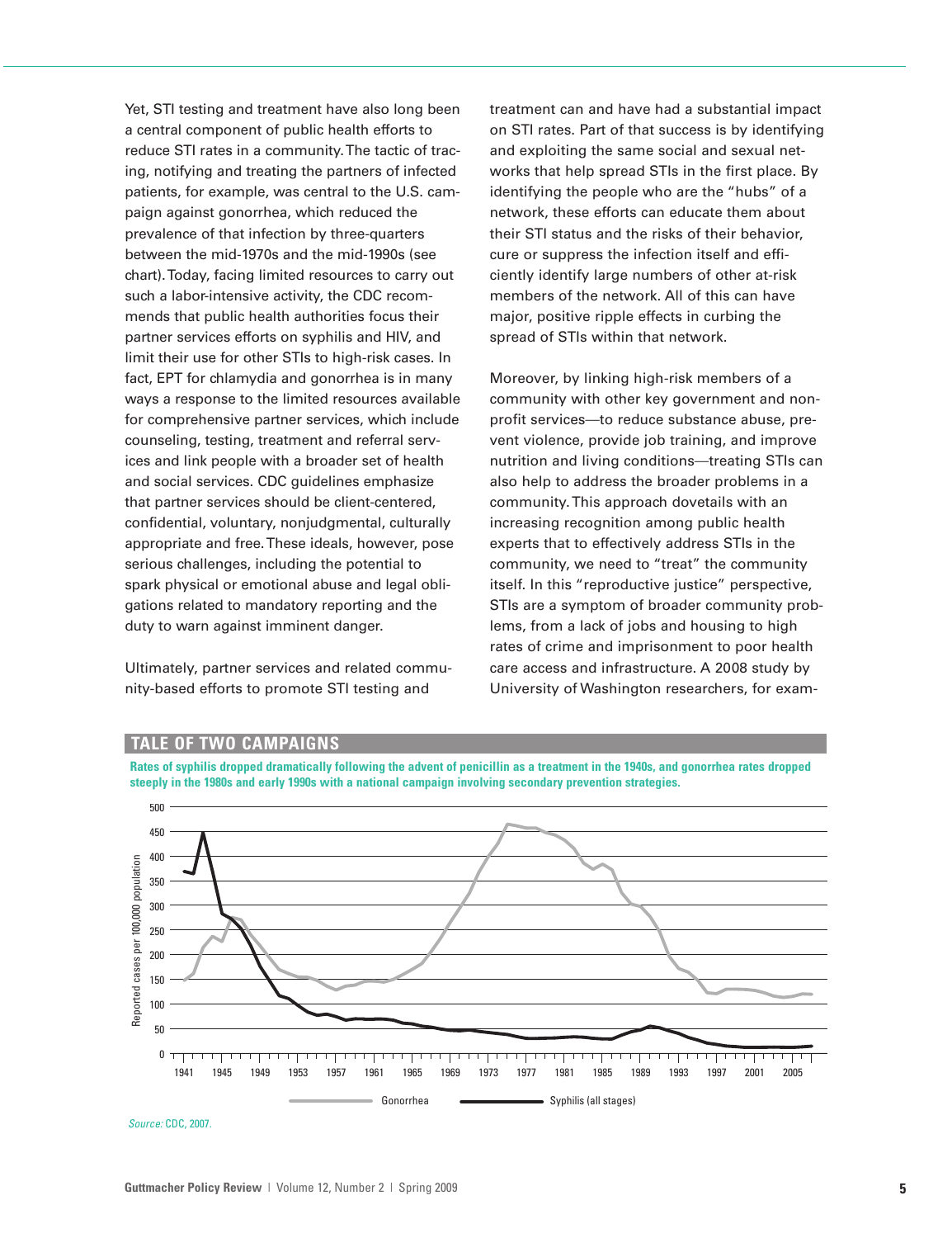ple, found a clear link between these types of negative contextual factors and the likelihood of having a current or recent STI. Many other studies have demonstrated links between high-risk sexual behavior and other high-risk behavior, such as drug use and violence, indicating that they have common root causes.

## **Policy and Politics**

Advocates, public health experts and policymakers have all been working to turn the promise of secondary prevention into a reality. Leading the way at the federal level is the CDC's Division of STD Prevention. Its current five-year strategic plan, adopted in October 2008, includes overarching strategic goals that emphasize preventing and reducing disparities in four potential types of STI-related harm: infertility, cancers, adverse pregnancy outcomes and increased susceptibility to HIV transmission. (The latter two dangers may stem from a wide variety of STIs, some of which—like herpes and trichomoniasis—are otherwise notable mostly as irritants and as sources of psychological distress.)

Screening and treatment for chlamydia—which can be tied to three of those four potential harms—has been an object of particular focus for the CDC and other public health authorities, as well as nonprofit groups like the American Social Health Association (ASHA). For example, in 2008 the CDC helped launch the National Chlamydia Coalition as a way of bringing together provider and consumer groups to increase knowledge of and support for efforts to increase chlamydia screening and treatment. ASHA and other members of the coalition have also pushed to expand programs that provide free or subsidized screening and treatment at safety-net health centers, such as the CDC's antichlamydia Infertility Prevention Program. Fred Wyand, media and communications manager with ASHA, notes that "a key part in breaking the cycle of infection with chlamydia is for all partners to be treated, but this presupposes that individuals (and their health care providers) know their status to begin with.That so many chlamydia infections are asymptomatic underlines the importance of testing, and the need for adherence to screening guidelines."

On a related front, the CDC has worked over the past several years to eliminate the legal confusion surrounding EPT for chlamydia and gonorrhea, partnering with researchers at Georgetown and Johns Hopkins Universities to analyze state laws and with the American Bar Association to convince states to clarify and change those laws when necessary.This effort has paid dividends, with nine states adopting new policies since 2006 to allow and encourage EPT, including a high-profile law passed by NewYork in 2008.

State-level advocates for EPT report that strong support from health care provider associations, local health departments and front-line clinicians has been crucial to gaining legislative support even in conservative areas, such as upstate New York and states like North Dakota and Utah, both of which passed new laws in 2009. High prevalence rates for chlamydia and gonorrhea have also turned heads: According to John Peller, director of government relations at the AIDS Foundation of Chicago, legislation to legalize EPT in Illinois has been boosted by the fact that Chicago's Cook County is "number one in the nation in gonorrhea rates and number two in chlamydia"—which has provided ammunition for the broad coalition of medical and public health groups supporting the bill that, by mid-May, had passed both houses and appeared likely to become law.

Public health authorities and clinicians in states that have legalized EPT expect it to be a helpful new tool in their toolbox, particularly when partner tracing for many clients is impractical and local health departments are short staffed. A January 2009 article in the *Baltimore Sun* highlighted the potential of this tool, reporting that a pilot program at two city clinics authorized by the state in 2007 is paying off, with a 41% decline in three-month reinfection rates for gonorrhea and chlamydia clients. It is too soon to evaluate the impact of legislation enacted in Minnesota in 2008, but the state's department of health has had impressive turnout for its training and outreach sessions, according to Sarah Stoesz, president and CEO of Planned Parenthood Minnesota, North Dakota, South Dakota. EPT is now the standard of care at the organization's Minnesota health centers.